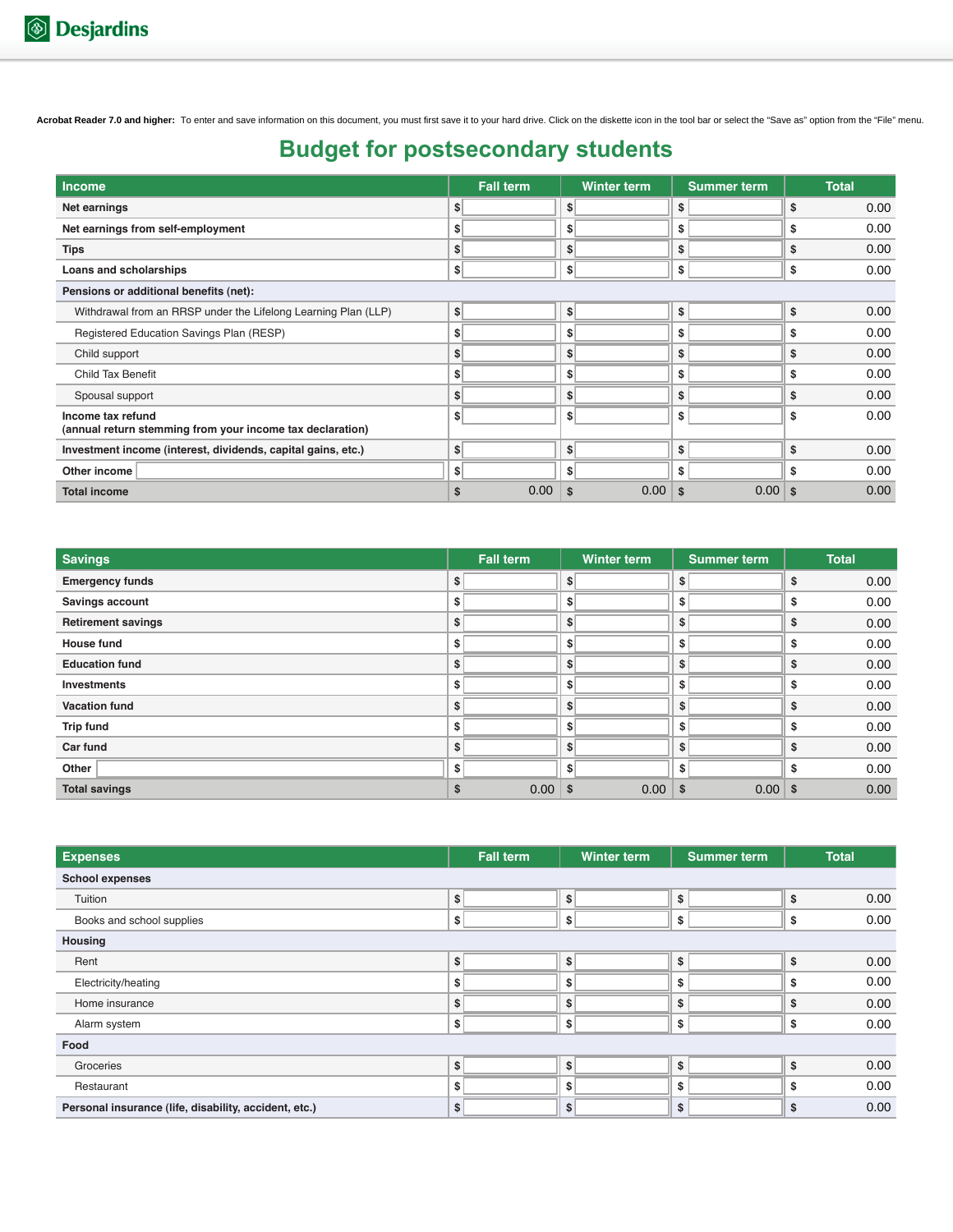| <b>Expenses</b>                                                                                               | <b>Fall term</b> | <b>Winter term</b> |            | <b>Summer term</b> | <b>Total</b> |
|---------------------------------------------------------------------------------------------------------------|------------------|--------------------|------------|--------------------|--------------|
| <b>Transport</b>                                                                                              |                  |                    |            |                    |              |
| Car payment (car purchase or lease)                                                                           | \$               | \$                 | \$         |                    | \$<br>0.00   |
| Public transit (taxi, train, subway, bus, etc.)                                                               | \$               | \$                 | \$         |                    | \$<br>0.00   |
| Car expenses (gasoline, maintenance and repairs, tires, etc.)                                                 | \$               | \$                 | \$         |                    | \$<br>0.00   |
| Car insurance                                                                                                 | \$               | \$                 | \$         |                    | \$<br>0.00   |
| Parking                                                                                                       | \$               | \$                 | \$         |                    | \$<br>0.00   |
| Drivers license and registration                                                                              | \$               | \$                 | \$         |                    | \$<br>0.00   |
| <b>Telecommunications</b>                                                                                     |                  |                    |            |                    |              |
| Basic phone service and long distance charges                                                                 | \$               | \$                 | \$         |                    | \$<br>0.00   |
| Cell phone (monthly fee or prepaid services)                                                                  | \$               | \$                 | \$         |                    | \$<br>0.00   |
| Pager                                                                                                         | \$               | \$                 | \$         |                    | \$<br>0.00   |
| Cable/satellite television<br>(subscription for cable/satellite TV or special channels)                       | \$               | \$                 | \$         |                    | \$<br>0.00   |
| Internet                                                                                                      | \$               | \$                 | \$         |                    | \$<br>0.00   |
| <b>Recreation</b>                                                                                             |                  |                    |            |                    |              |
| Sports and recreation (hobby, theatre, cinema, video rentals, books<br>and magazines, sports equipment, etc.) | \$               | \$                 | \$         |                    | \$<br>0.00   |
| Vacation (air fare, hotel, meals, equipment, souvenirs, camping,<br>travel insurance, etc.)                   | \$               | \$                 | \$         |                    | \$<br>0.00   |
| Subscriptions (newspapers, magazines, sports club, etc.)                                                      | \$               | \$                 | \$         |                    | \$<br>0.00   |
| Health                                                                                                        |                  |                    |            |                    |              |
| Health care<br>(medical/paramedical/dental services, prescription glasses, etc.)                              | \$               | \$                 | \$         |                    | \$<br>0.00   |
| Pharmacy (medication expenses, etc.)                                                                          | \$               | \$                 | \$         |                    | \$<br>0.00   |
| Loan payments                                                                                                 |                  |                    |            |                    |              |
| Credit card                                                                                                   | \$               | \$                 | \$         |                    | \$<br>0.00   |
| Line of credit                                                                                                | \$               | \$                 | \$         |                    | \$<br>0.00   |
| Personal loan                                                                                                 | \$               | \$                 | \$         |                    | \$<br>0.00   |
| Student loan                                                                                                  | \$               | \$                 | \$         |                    | \$<br>0.00   |
| Personal loan (family or friend)                                                                              | \$               | \$                 | \$         |                    | \$<br>0.00   |
| Other loans (furniture, computer, etc.)                                                                       | \$               | \$                 | \$         |                    | \$<br>0.00   |
| <b>Additional expenses</b>                                                                                    |                  |                    |            |                    |              |
| Clothing (shoes, coats, sports attire, etc.)                                                                  | \$               | \$                 | \$         |                    | \$<br>0.00   |
| Daycare expenses                                                                                              | \$               | \$                 | \$         |                    | \$<br>0.00   |
| Child-related expenses<br>(spending money, car seats, baby carriages, toys, bikes, skates, clothes, etc.)     | \$               | \$                 | \$         |                    | \$<br>0.00   |
| Personal care (hair or personal grooming, etc.)                                                               | \$               | \$                 | \$         |                    | \$<br>0.00   |
| Fees (plan and service charges, etc.)                                                                         | \$               | \$                 | \$         |                    | \$<br>0.00   |
| Personal expenses                                                                                             | \$               | \$                 | \$         |                    | \$<br>0.00   |
| Charitable donations                                                                                          | \$               | \$                 | \$         |                    | \$<br>0.00   |
| Gifts                                                                                                         | \$               | \$                 | \$         |                    | \$<br>0.00   |
| Tobacco                                                                                                       | \$               | \$                 | \$         |                    | \$<br>0.00   |
| Alcohol (beer, wine, etc.)                                                                                    | \$               | \$                 | \$         |                    | \$<br>0.00   |
| <b>Total expenses</b>                                                                                         | \$<br>$0.00$ \$  | 0.00               | $\vert$ \$ | 0.00               | \$<br>0.00   |